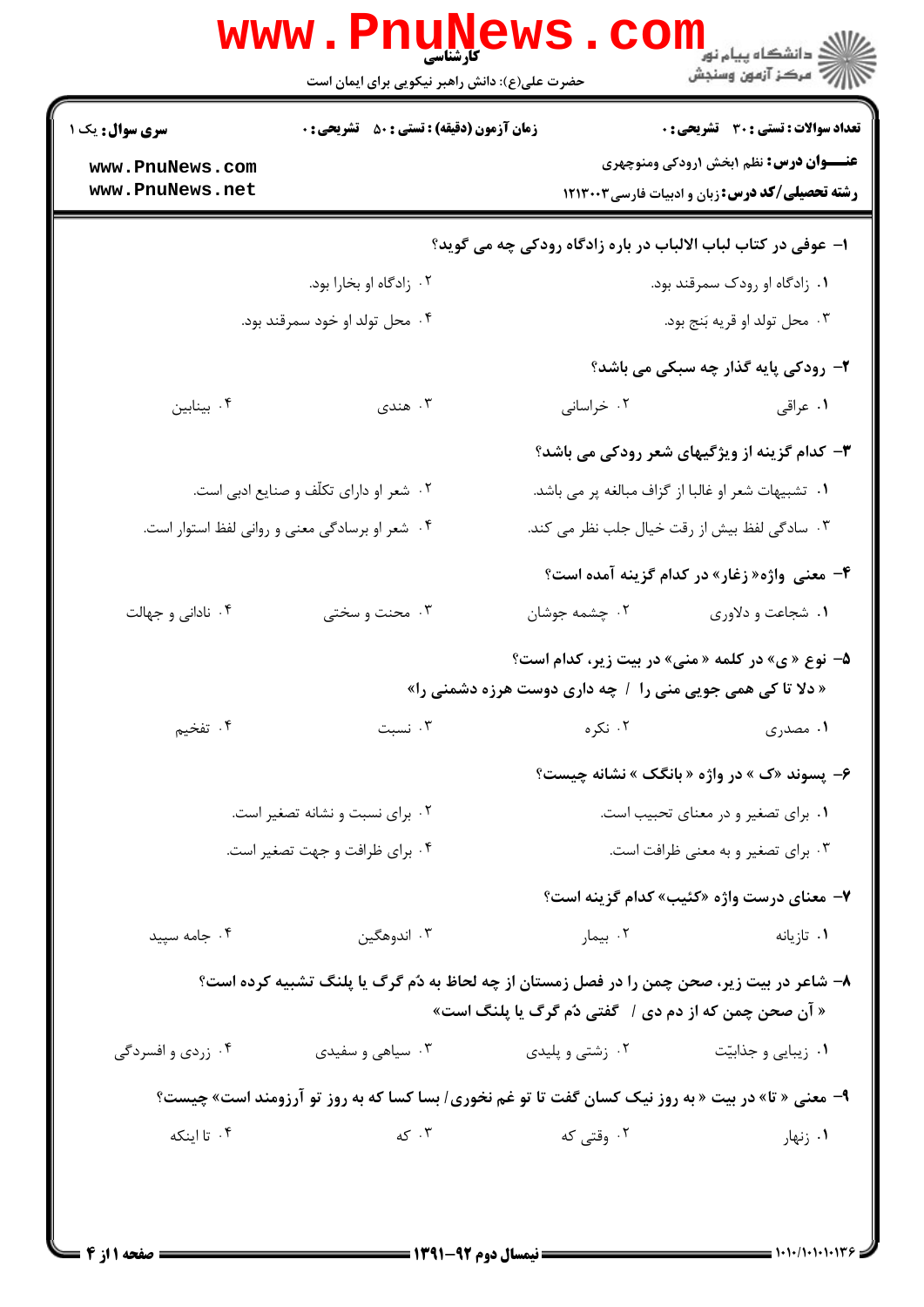|                                    | <b>WWW.PNUNews</b><br>کارشناسی<br>حضرت علی(ع): دانش راهبر نیکویی برای ایمان است                        |                      | ر دانشڪاه پيام نور ■<br>// مرکز آزمون وسنڊش                                                                  |  |
|------------------------------------|--------------------------------------------------------------------------------------------------------|----------------------|--------------------------------------------------------------------------------------------------------------|--|
| <b>سری سوال :</b> ۱ یک             | <b>زمان آزمون (دقیقه) : تستی : 50 ٪ تشریحی : 0</b>                                                     |                      | تعداد سوالات : تستي : 30 ٪ تشريحي : 0                                                                        |  |
| www.PnuNews.com<br>www.PnuNews.net |                                                                                                        |                      | <b>عنـــوان درس:</b> نظم ۱بخش ۱رودکی ومنوچهری<br><b>رشته تحصیلی/کد درس: :</b> زبان و ادبیات فارسی ۱۲۱۳۰۰۳    |  |
|                                    |                                                                                                        |                      | +۱- واژه « چنبر» در بیت زیر، استعاره از چیست؟<br>« هم به چنبر گذار خواهد بود /   این رسن را اگر چه هست دراز» |  |
| ۰۴ مرگ                             | ۰۳ پیری                                                                                                | ۰۲ حلقه              | ۰۱ آسمان                                                                                                     |  |
|                                    |                                                                                                        |                      | 11- كدام يك از ابيات زير، اشاره به آيه قراني دارد؟                                                           |  |
|                                    |                                                                                                        |                      | ۰۱ گنج زری بود درین خاکدان / کو دو جهان را به جوی می شمرد                                                    |  |
|                                    | ۰۲ صاف بد آمیخته با دُرد می / بر سر خم رفت و جدا شد ز دُرد                                             |                      |                                                                                                              |  |
|                                    | ۰۳ خامش کن چون نقط ایرا ملک / نام تو از دفتر گفتن سترد                                                 |                      |                                                                                                              |  |
|                                    |                                                                                                        |                      | ۰۴ آنِ ملک با ملکی رفت باز / زنده کنون شد که تو گویی بمرد                                                    |  |
|                                    | <b>۱۲</b> - معنی واژه« مستی» دربیت « مستی مکن که نشنود مستی / زاری مکن که نشنود او زاری »کدام است؟     |                      |                                                                                                              |  |
| ۰۴ شيوه و فغان                     | ۰۳ گله و شکایت                                                                                         | ۰۲ بی تابی و بیقراری | ۰۱ از خود بیخودی                                                                                             |  |
|                                    | « بسا دلا که بسان حریر کرده به شعر / از آن سپس که به کردار سنگ و سندان بود »                           |                      | ۱۳- معنی بیت زیر در کدام گزینه بیان شده است؟                                                                 |  |
|                                    | ۰۱ چه بسا دلهای زیبا رویان ِ را پس از آنکه سخت و سنگ بود با شعر همچون حریرش نرم و تأثیرپذیر ساخت.      |                      |                                                                                                              |  |
|                                    | ۰۲ چه بسیار دلهای پادشاهان و مردم را که چون موم نرم کرد.                                               |                      |                                                                                                              |  |
|                                    |                                                                                                        |                      | ۰۳ چه بسا شعر او مثل حریری بود که بر دل عموم مردم تأثیر می گذاشت.                                            |  |
|                                    | ۰۴ همه سنگدلان با شعر رودکی نرم دل و ملایم می شوند                                                     |                      |                                                                                                              |  |
|                                    | «باز به کردار اشتری که بود مست / کفک برآرد زخشم و راند سلطان»                                          |                      | ۱۴- مفهوم عبارت « سلطان راندن» در بیت زیر چیست؟                                                              |  |
| ۰۴ ستيزه کردن                      | ۰۳ خشم راندن                                                                                           | ۰۲ حکومت کردن        | ٠١. به جوش آمدن                                                                                              |  |
|                                    | 1۵- در بیت « مرد ادب را خرد فزاید و حکمت / مرد خرد را آدب فزاید و ایمان » چه آرایه ای به کار رفته است؟ |                      |                                                                                                              |  |
| ۰۴ مراعات النظير                   | ۰۳ تکریر                                                                                               | ۰۲ طرد و عکس         | ۰۱ تصدیر                                                                                                     |  |
|                                    |                                                                                                        |                      | ۱۶- معنی درست واژه « نبیل» چیست؟                                                                             |  |
| ۰۴ کمر                             | ۰۳ دشمنی                                                                                               | ۰۲ طناب              | ۰۱ بزرگ                                                                                                      |  |
|                                    |                                                                                                        |                      | ۱۷- نوع اضافه در ترکیب «جوی مولیان » را مشخص کنید.                                                           |  |
| ۰۴ اقترانی                         | ۰۳ بیانی                                                                                               | ۲. ملکی              | ۰۱ توضیحی                                                                                                    |  |
| = صفحه 12: 4 =                     | ـــــــــــ نمساً . دوم ۹۲-۱۳۹۱ ــــــ                                                                 |                      | $=$ ۱۰۱۰/۱۰۱۰۱۰۳۶                                                                                            |  |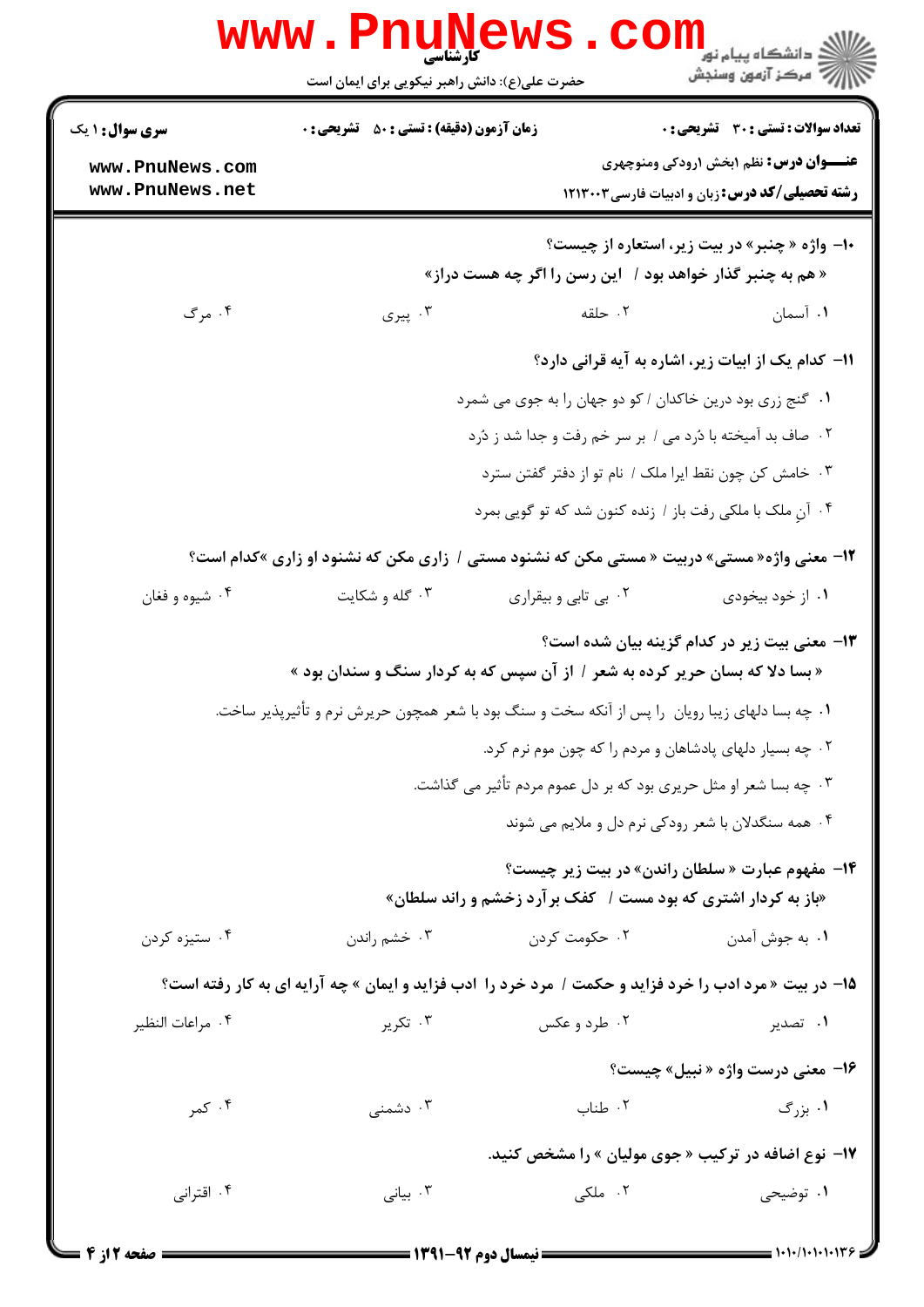|                                           | www.PnuNews                                        |                                                                                    | ڪ دانشڪاه پيا <sub>م</sub> نور<br><mark>ر</mark> 7 مرڪز آزمون وسنڊش                    |
|-------------------------------------------|----------------------------------------------------|------------------------------------------------------------------------------------|----------------------------------------------------------------------------------------|
|                                           | حضرت علی(ع): دانش راهبر نیکویی برای ایمان است      |                                                                                    |                                                                                        |
| <b>سری سوال : ۱ یک</b><br>www.PnuNews.com | <b>زمان آزمون (دقیقه) : تستی : 50 ٪ تشریحی : 0</b> |                                                                                    | تعداد سوالات : تستي : 30 ٪ تشريحي : 0<br><b>عنـــوان درس:</b> نظم ۱بخش ۱رودکی ومنوچهری |
| www.PnuNews.net                           |                                                    |                                                                                    | <b>رشته تحصیلی/کد درس: زبان و ادبیات فارسی۲۰۰۳۰۳</b>                                   |
|                                           |                                                    | « دل سیر نگرددت ز بیدادگری ۱ چشم آب نگرددت چو در من نگری»                          | <b>۱۸</b> - معنی عبارت« آب گردیدن» در بیت زیر چیست؟                                    |
| ۰۴ کور و نابينا شدن                       | ۰۳ شرمنده شدن                                      | ۲. اشک آلود شدن                                                                    | ۰۱ ترحّم نمودن                                                                         |
|                                           |                                                    |                                                                                    | ۱۹- غالب قصاید و مسمطّات منوچهری بیشتر در مدح چه کسی است؟                              |
|                                           | ۰۲ سلطان مسعود غزنوي                               |                                                                                    | ٠١. سلطان محمود غزنوى                                                                  |
|                                           | ۰۴ خواجه احمد وزير سلطان مسعود                     |                                                                                    | ۰۳ على دايه سپهسالار سلطان مسعود                                                       |
|                                           |                                                    |                                                                                    | +۲- از مهمترین مضامین شعری منوچهری چیست؟                                               |
| ۰۴ عرفان                                  | ۰۳ طبیعت                                           | ۰۲ شادخواری                                                                        | ٠١ حبسيّه سرايي                                                                        |
|                                           |                                                    |                                                                                    | <b>۲۱</b> - کدام گزینه با توجه به معنی کلمات، صحیح نمی باشد؟                           |
|                                           | ۰۲ بیرم : نوعی پارچه نخی                           |                                                                                    | ۰۱ شمن : بت                                                                            |
|                                           | ۰۴ ذقن: چانه                                       |                                                                                    | ۰۳ پرن : دیبای منقّش                                                                   |
|                                           |                                                    |                                                                                    | <b>۲۲- معنی درست « فریش» و « مخبر» در بیت زیر، با رعایت ترتیب، کدام گزینه است؟</b>     |
|                                           |                                                    | « فریش آن منظر میمون و آن فرخنده تر مخبر / که منظرها ازو خوارند و در عارند مخبرها» |                                                                                        |
|                                           | ۰۲ ظاهر شخص، خبر دهنده                             |                                                                                    | ٠١ أفرين ، باطن شخص                                                                    |
|                                           | ۰۴ باطن شخص، سیما و چهره                           |                                                                                    | ۰۳ خوشا، پیک                                                                           |
|                                           |                                                    | « به میخوارگان ساقی آواز داد / فکنده به زلف اندرون تابها»                          | <b>۲۳</b> - مصرع دوم بیت زیر، ازلحاظ دستوری چه نقشی دارد؟                              |
| ۰۴ قید                                    | ۰۳ متمم                                            | ۰۲ صفت                                                                             | ۰۱ مسند                                                                                |
|                                           |                                                    |                                                                                    | <b>34-</b> مفهوم درست عبارت« اَیالَهفَ نفَسی» در کدام گزینه اَمده است؟                 |
| ۰۴ نفرين بر من                            | ۰۳ وای بر من                                       | ۰۲ دریغا بر من                                                                     | ٠١ خوشا به حال من                                                                      |
|                                           |                                                    |                                                                                    | <b>۲۵</b> - «حورا» در مصرع« ابرآزاری چمن ها را پر از حورا کند» استعاره از چیست؟        |
| ۰۴ گل های زیبا                            | ۰۳ شبنم                                            | ۲. آبگیرهای پرآب                                                                   | ۰۱ زنان سیاه چشم                                                                       |
|                                           |                                                    |                                                                                    | <b>۲۶- مفهوم دقيق واژهٔ « نخچير» کدام است؟</b>                                         |
| ۰۴ وسیلهٔ شکار                            | ۰۳ شکار کردن                                       | ۰۲ سگ شکاری                                                                        | ۰۱ شکار گاه                                                                            |
|                                           |                                                    |                                                                                    |                                                                                        |